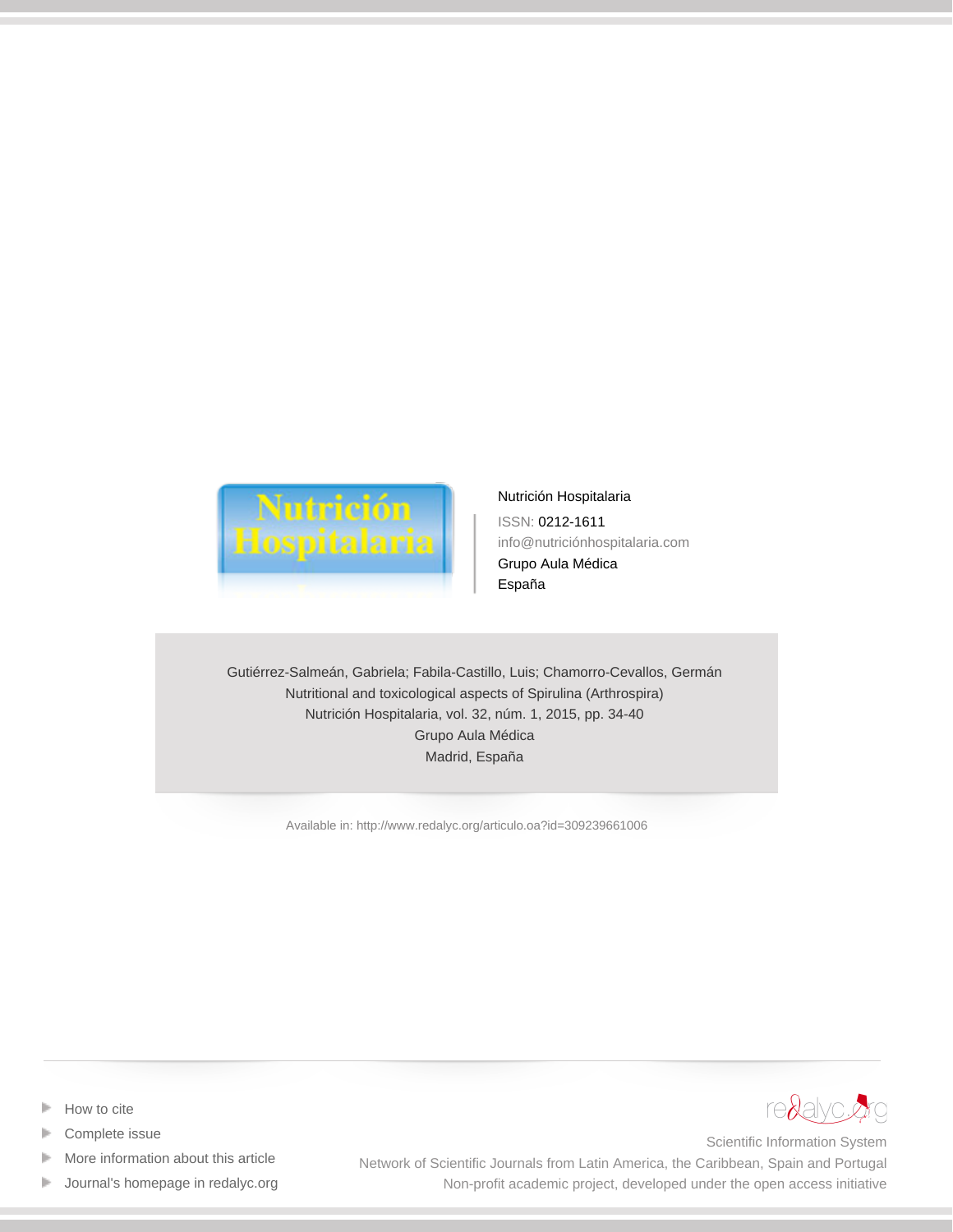

# **Revisión Nutritional and toxicological aspects of** *Spirulina (Arthrospira)*

Gabriela Gutiérrez-Salmeán<sup>1</sup>, Luis Fabila-Castillo<sup>2</sup> and Germán Chamorro-Cevallos<sup>2</sup>

*1 Laboratorio de Investigación Integral Cardiometabólica. Sección de Estudios de Posgrado e Investigación. Escuela Superior de Medicina, Instituto Politécnico Nacional, México D.F. 2 Departamento de Farmacia. Escuela Nacional de Ciencias Biológicas, Instituto Politécnico Nacional, México D.F. México.*

#### **Abstract**

 **Undernutrition constitutes a public health problem particularly in developing countries. The utilization of algae, particularly** *Spirulina***, as a functional food was suggested decades ago due to the fact that it is not only a protein-dense food source, but because its amino acid profile is considered as of high biologic-value protein content.** *Spirulina* **provides essential fats (e.g., gamma-linolenic oleic acids), concomitant to low content nucleic acids. It also has an**  exceptionally high content of vitamin B<sub>12</sub>, is a good source of **beta-carotene, iron, calcium and phosphorous. Moreover,**  *Spirulina* **has also proven to have good acceptance as of its organoleptic properties (thus making it a possible prospect for food or a nutrition supplement) and it has not exhibited neither acute nor chronic toxicities, making it safe for human consumption.** 

(*Nutr Hosp.* 2015;32:34-40)

#### **DOI:10.3305/nh.2015.32.1.9001**

Key words: *Arthrospira. Functional foods. Nutritional value. Spirulina. Toxicological profile.*

#### **ASPECTOS NUTRICIONALES Y TOXICOLÓGICOS DE** *SPIRULINA (ARTHROSPIRA)*

#### **Resumen**

 **La desnutrición constituye un problema de salud pública, fundamentalmente en los países en desarrollo. El uso de algas, particularmente** *Spirulina***, como alimento funcional para combatir dicha patología se propuso desde hace algunas décadas debido a que estos alimentos no solo son fuentes alimentarias de alta densidad proteica, sino que también ofrecen un perfil de aminoácidos de alto valor biológico. Además,** *Spirulina* **provee ácidos grasos esenciales (p. ej., el gamma linolénico), concomitante con un bajo aporte de ácidos nucleicos. También tiene un con**tenido excepcionalmente alto de vitamina B<sub>12</sub>, es conside**rada una buena fuente de betacaroteno, hierro, calcio y fósforo. Más aún, se ha demostrado que** *Spirulina* **tiene una buena aceptación organoléptica, lo que le confiere un gran potencial para considerarse como suplemento nutricional y, finalmente, no se han reportado toxicidades crónicas ni agudas, haciéndola segura para el consumo humano.** 

(*Nutr Hosp.* 2015;32:34-40)

**DOI:10.3305/nh.2015.32.1.9001**

Palabras clave: *Alimentos funcionales. Arthrospira. Perfil* 

#### **Introduction**

Undernutrition is the outcome of insufficient food intake, resulting in a decadent nutritional status characterized by lower weight and/or height that those expected for one's age<sup>1</sup>. Such condition, being frequently related to protein deficiency, constitutes a public health problem all over the world, but particularly in developing countries<sup>2</sup>.

In the interest of developing novel more effective protein sources for preventing/reversing malnutrition, increasing attention has been turned to microalgae. Single cell protein, i.e., crude or refined sources of protein that originates from microorganisms such as bacteria, yeasts, fungi or algae<sup>3</sup>, represent an attractive offer to many industries (e.g., fuel, cosmetic, therapeutic), including the feed, food and nutritional ones<sup> $4,5$ </sup>.

The possible utilization of algae as a nonconventional protein source was suggested some decades ago<sup>6</sup>. Since

#### **Abbreviations**

BV: biological value. DC: digestibility coefficient. g: gram. GLA: gamma linolenic acid. kg: kilogram. mg: miligram. NPU: net protein utilization. PER: protein efficiency ratio. SOD: superoxide dismutase.

**Correspondence:** Germán Chamorro-Cevallos. Departamento de Farmacia. Escuela Nacional de Ciencias Biológicas. Instituto Politécnico Nacional. Avenida Wilfrido Massieu s/n. Unidad Adolfo López Mateos. Del. Gustavo A. Madero. 07738 México, D.F., (México). E-mail: gchamcev@yahoo.com.mx

Recibido: 28-III-2015. Aceptado: 24-IV-2015.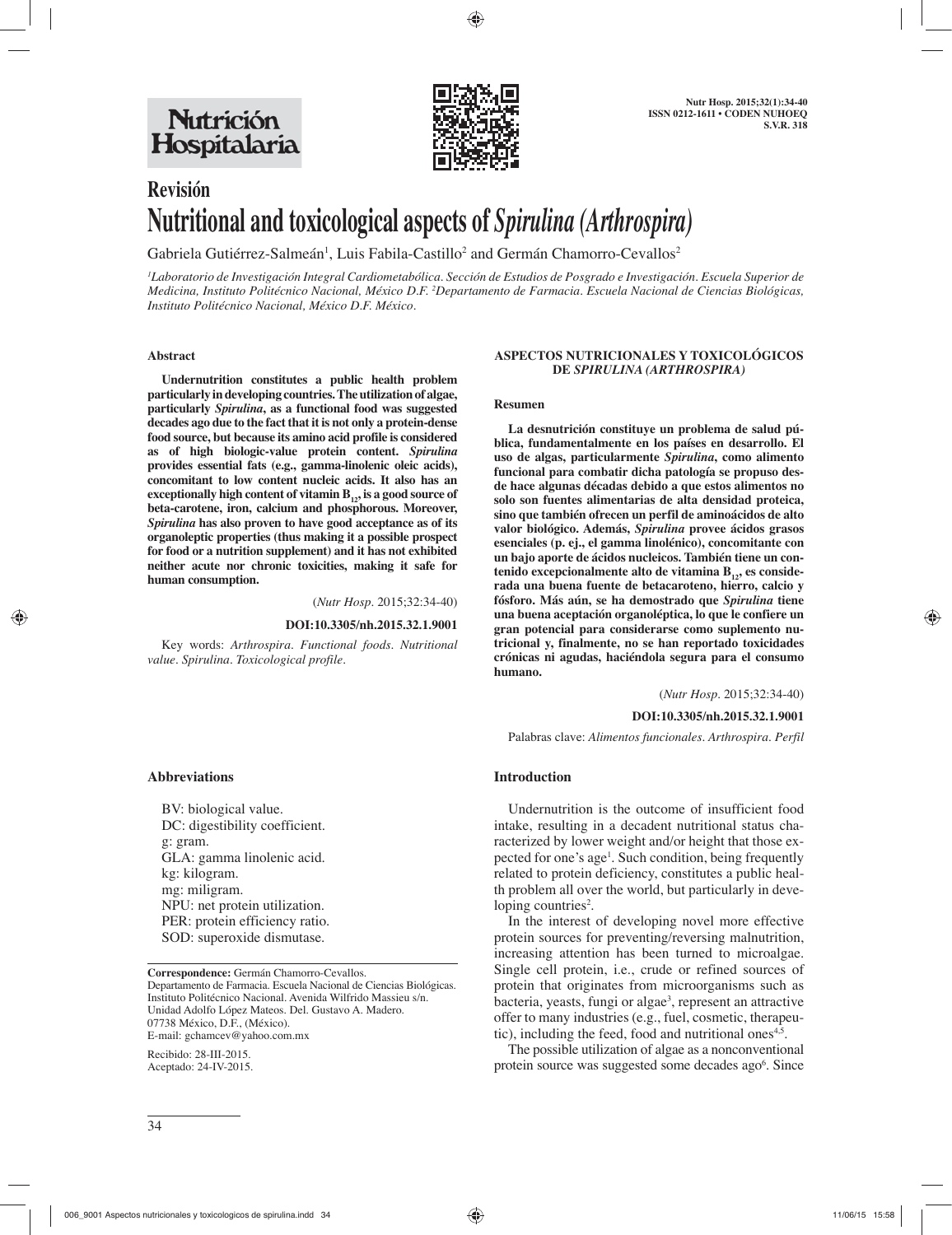then, several types of algae have been tested for this purpose and, although toxicity problems have been reported for some species, promising results have been demonstrated for others. Among the latter, we have *Spirulina*.

*Spirulina* (*Arthrospira*) is a microscopic blue-green algae –or cyanobacteria– from the Oscillateriaceae family. It naturally grows in alkaline and warm media; in the sea and fresh water of Asia, Africa, Europe, South and North America7 . In Mexico, the Texcoco lake used to be abundant in the subclass *S. maxima* and there is evidence that it was used as food –called *tecuitlatl*– during prehispanic times and it was, later, during the conquest, harvested from the lake, dried and sold for human consumption<sup>8,9</sup>. Unfortunately, this practice was later lost with time.

In terms of nutrition, *Spirulina* is a rich food source of macro- and micronutrients including high quality protein, iron, gama-linolenic acid, vitamins, minerals, sulfated polysaccharides and phycocanin $10,11$ . (El-Baky, 2008; Chu, 2010). Hence *Spirulina* is of great interest as it offers the possibility of being used as a *functional food*12. This term refers to those foods that have proven to aid specific body functions, yielding health-promoting properties and/or reduce the risk of disease beyond its nutritional functions<sup>13</sup>. Moreover, *Spirulina* has also proven to have good acceptance as of its organoleptic properties (thus making it a possible prospect for food or a nutrition supplement) and it has not exhibited neither acute nor chronic toxicities, making it safe for human consumption<sup>14,15</sup>.

The objective of the present paper was to systematically review the nutritional and toxicological properties of *Spirulina*, since scarce information has been reported, although some pharmacological activities –mainly those related to the algae's antioxidant and enzyme inhibitor capacity– were reviewed several years ago<sup>16,17</sup>.

## **Nutritional composition**

*Spirulina* composition may vary according to the culturing conditions, and the methods of analysis. Table I shows the results obtained by a third party laboratory and by Earthrise Nutritionals LLC (CA, U.S.A) in terms of macronutrients, vitamins, minerals and phytonutrients.

| <b>Table I</b><br>Nutritional profile of Spirulina Powder (composition by 100 g) |       |                                               |                   |  |
|----------------------------------------------------------------------------------|-------|-----------------------------------------------|-------------------|--|
| <b>Macronutrients</b>                                                            |       | <b>Vitamins</b>                               |                   |  |
| Calories                                                                         | 373   | Vitamin A (as $\beta$ -carotene) <sup>b</sup> | 352,000 IU        |  |
| Total fat $(g)$                                                                  | 4.3   | Vitamin K                                     | 1090 mcg          |  |
| Saturated fat                                                                    | 1.95  | Thiamine HCL (Vitamin B1)                     | $0.5$ mg          |  |
| Polyunsaturated fat                                                              | 1.93  | Rivoflavin (Vitamin B2)                       | $4.53$ mg         |  |
| Monounsaturated fat                                                              | 0.26  | Niacin (Vitamine B3)                          | $14.9 \text{ mg}$ |  |
| Cholesterol                                                                      | < 0.1 | Vitamin B6 (Pyridox. HCL)                     | $0.96$ mg         |  |
| Total carbohydrate $(g)$                                                         | 17.8  | Vitamin B12                                   | $162 \text{~mag}$ |  |
| Dietary fiber                                                                    | 7.7   |                                               |                   |  |
| <b>Sugars</b>                                                                    | 1.3   | <b>Minerals</b>                               |                   |  |
| Lactose                                                                          | < 0.1 | Calcium                                       | $468$ mg          |  |
| Protein B                                                                        | 63    | Iron                                          | 87.4 mg           |  |
| Essential amino acids (mg)                                                       |       | Phosphorus                                    | $961 \text{ mg}$  |  |
| Histidine                                                                        | 1000  | <b>I</b> odine                                | $142 \text{ mcg}$ |  |
| Isoleucine                                                                       | 3500  | Magnesium                                     | 319 mg            |  |
| Leucine                                                                          | 5380  | Zinc                                          | $1.45$ mg         |  |
| Lysine                                                                           | 2960  | Selenium                                      | $25.5$ mcg        |  |
| Methionine                                                                       | 1170  | Cooper                                        | $0.47$ mg         |  |
| Phenylalanine                                                                    | 2750  | Manganese                                     | 3.26 mg           |  |
| Threonine                                                                        | 2860  | Chromium                                      | $<$ 400 mcg       |  |
| Tryptophan                                                                       | 1090  | Potassium                                     | 1,660 mg          |  |
| Valine                                                                           | 3940  | Sodium                                        | 641 mg            |  |
| Non-essential amino acids (mg)                                                   |       |                                               |                   |  |
| Alanine                                                                          | 4590  | <b>Phytonutrients</b>                         |                   |  |
| Arginine                                                                         | 4310  | Phycocyanin (mean) <sup>b</sup>               | 17.2%             |  |
| Aspartic acid                                                                    | 5990  | Chlorophyll (mean) <sup>b</sup>               | 1.2%              |  |
| Cystine                                                                          | 590   | Superoxide dismutase (SOD)                    | 531,000 IU        |  |
| Glutamic acid                                                                    | 9130  | Gamma linolenic acid (GLA)                    | 1080 mg           |  |
| Glycine                                                                          | 3130  | Total carotenoids (mean) <sup>b</sup>         | $504$ mg          |  |
| Proline                                                                          | 2380  | $\beta$ -carotene (mean) <sup>b</sup>         | $211 \text{ mg}$  |  |
| Serine                                                                           | 2760  | Zeaxanthin                                    | $101$ mg          |  |
| Tyrosine                                                                         | 2500  |                                               |                   |  |

<sup>a</sup> Most data are based on recent analysis by third-party laboratory.

**b** In Earthrise Nutritional LLC.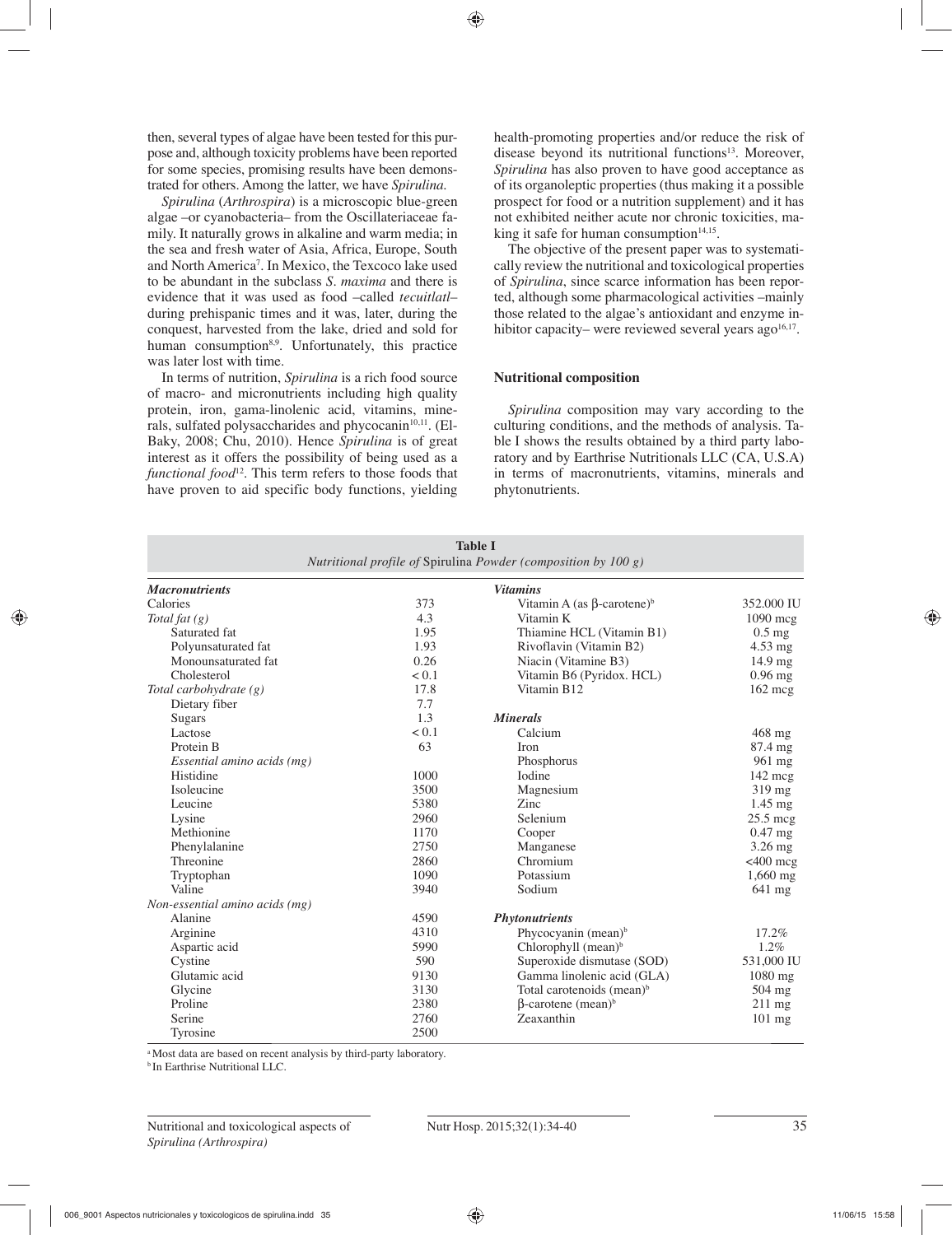## *Protein and Amino Acids*

*Spirulina*'s protein content ranges between 60 to 70% of its dry weight. This is an exceptional proportion since the vast majority of plant-based foods (even the ones that are known to be "good protein sources") contain only about  $35\%^{18}$ . In fact, C-phycocyanin, a molecule which contains phycocyanobilin, an homo $log$  of biliverdin<sup>19</sup>, is one of the major proteins present in *Spirulina*, accounting for about 20% of algae's dry weight $20$ .

In addition to the quantity, it is also important to assess the protein's quality, which is determined by the contents, proportion, and availability of the protein's amino acids<sup>21</sup>. *Spirulina* provides a *complete protein*, as it contains all of the essential amino acids and –in fact– these represent almost half of the protein $6$ .

It is possible that some authors state that *Spirulina* "is somewhat low in these amino acids" (methionine and cystein). This is true; however, it must be considered that such a conclusion is reached by comparing versus a standard or reference protein (usually, egg albumin or milk casein). To this respect, most researchers agree that, despite being mildly inferior to the standard protein (reaching an 80% of the limiting amino acids), *Spirulina* protein is highly superior to that of almost any other vegetable source (including legumes, e.g., soybean) $8,22$  and there is no limiting factor for amino acid assimilation<sup>23</sup>.

*Spirulina* protein exhibits other characteristics that increase its nutritional value. For example, its biologic value (BV) –i.e., a measure of the nitrogen retained within the body in relation to the nitrogen absorbed–, its net protein utilization (NPU), which represents the percentage of nitrogen ingested that remains within the organism. Moreover, *Spirulina* has a relatively high digestibility coefficient (DC), which is the proportion of nitrogen contained in foods that is actually absorbed<sup>24</sup>. The algae also exhibits a good protein efficiency ratio (PER), the simplest and most common method used to evaluate proteins by animal feeding tests<sup>25</sup>. For the blue-green algae, although inferior to that of animal protein, the PER is much higher than most vegetable protein.

What does all of the above mean? That *Spirulina* is not only a good source of protein –due to its high content– but that such protein is used in a better and more efficient way, thus the cyanobacteria has been considered as a possible protein supplement for both humans and animals<sup>26</sup>. Some results of the previous characteristics are presented in table II.

Moreover, as the blue-green algae would be used not as a sole food, but rather as a nutritional supplement, it could be seen as a complementation to common cereals such as rice, wheat or corn. Since these foods are limited in certain amino acids, *Spirulina* is able to increase its protein value<sup>27</sup>.

| <b>Table II</b><br>Protein values of Spirulina as compared<br>to the gold standard |           |                                  |                          |  |
|------------------------------------------------------------------------------------|-----------|----------------------------------|--------------------------|--|
| Characteristic                                                                     | Spirulina | Reference<br>protein<br>(casein) | $\%$ of the<br>reference |  |
| Biologic value                                                                     | 75        | 87                               | 86.20                    |  |
| Net protein utilization                                                            | 62        | 83                               | 74.69                    |  |
| Digestibility                                                                      | 85        | 95                               | 89.47                    |  |
| Protein efficiency                                                                 | 1.9       | 2.5                              | 76.00                    |  |

## *Lipids*

*Spirulina* presents a lipid fraction of approximately 5-10% of its dry weight. The important thing to this respect is that fats that make up such fraction are –mainly– essential lipids to human. Hence, *Spirulina* is considered a good source of gamma-linolenic, linoleic and oleic acids. The first one has received much attention since there are not many food sources that contain a significant amount; in fact, *Spirulina* is considered the vegetable source with the highest quantity (representing approximately a 20% of its total fatty acid content)28,29. The importance of gamma-linolenic acid relies on the fact that it is the precursor of prostaglandins, leukotrienes and thromboxanes; thus, as they are mediators in inflammation and immune processes, they participate in the course of conditions such as arthritis, diabetes, cardiovascular disease, and cellular aging<sup>30</sup>. Finally, gamma-linolenic acid is being investigated as a potentially antineoplasic agent as is has been shown that it can suppress tumor growth $31-33$ .

# *Nucleic acids*

This fraction refers to the DNA and RNA content in *Spirulina*. Nucleic acids' catabolism yields uric acid, since purines –adenine and guanine– are being degraded. High levels of uric acid are correlated to the development of gout, kidney stones and, more recently, cardiovascular disease<sup>34-37</sup>.

*Spirulina*'s content of nucleic acids is about 4-6% of its dry weight; this values are –for much– lower than that of other single-cell protein sources (e.g., yeast contains about 20% of its dry matter) and other microalgae like Chlorella. The World Health Organization recommends that the daily total nucleic acid consumption should not exceed 4 g; to get such quantity from the blue-green algae, one would have to consume up to 80 g.

# *Vitamins*

Of all the vitamins, vitamin  $B_{12}$  is the largest and most complex; it represents all of the biologically ac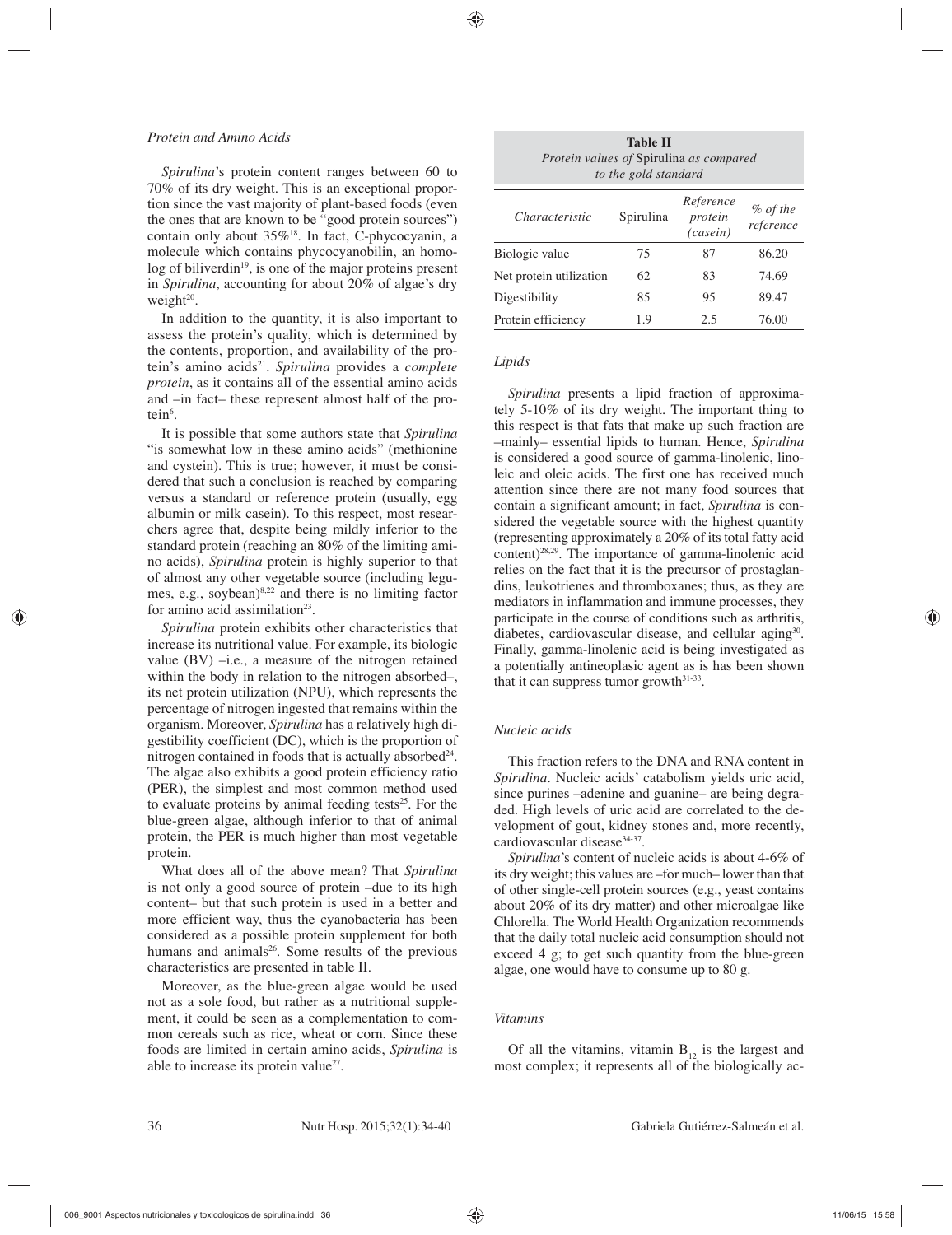tive cobalamins<sup>38</sup>. The fact that *Spirulina* has an exceptionally high content of vitamin  $B_{12}$  –as other sea weed do– is of great importance because such vitamin is –usually– contained only in animal origin foods. Thus this alga might be considered as a good source for vegans, since they do not consume any animal-origin foods<sup>20</sup>.

*Spirulina* is also a good source of beta-carotene, containing about 700-1700 mg/kg, which –once absorbed– will be biotransformed into vitamin A. Human requirements of vitamin A are of approximately 1 mg/ day; hence 1-2 g of algae will be enough to assure this need. Moreover, opposite to the use of commercial supplements, an overdose would be non probable because beta-carotene (vs. retinol) is not cumulatively-toxic and its bioavailability has been verified in preclinical and clinical studies<sup>39-42</sup>.

Carotenoids are the second most important group of pigments found in algae. They play a role as lipophylic antioxidants and they are thought to be responsible for the therapeutic property of carotene as an anticancer agent.

# *Minerals*

The inorganic nutrients of most relevance in *Spirulina* are iron, calcium and phosphorous. Populations that consume little animal foods –because of their own beliefs, preferences, or accessibility– are at a higher risk of developing iron deficiency; this disease is clinically manifested as microcytic and hypochromic anemia since hemoglobin is not present in sufficient quantities in erythrocytes<sup>43,44</sup>. Additionally, those same people tend to consume a great amount of fiber which contains phytates and oxalates which, in turn, lower the bioavailability of iron in vegetable sources. Finally, plant foods contain only non-heme iron, which is more prone to be affected by absorption inhibitors (i.e., phytates).

*Spirulina* could be able to counteract these two aspects: a) its iron content is substantially high: comparatively, cereals –which are usually considered good sources of iron– contain between 150-250 mg/kg; blue-green algae contains about 580-1800 mg/kg; b) algae does not have pericardium (as cereals do), hence it does not present phytates/oxalates that could chelate iron and lower its absorption (this is what happens, for example, with spinach) $45,46$ .

For its side, calcium and phosphorous contents are comparable to those of the milk. The relative proportion (Ca:P) of these micronutrients is compatible with the preservation of bone health since it reduces decalcification risk. Moreover, as it was previously stated, the cyanobacteria of interest is an oxalate-free plant food, thus –as with iron- it provides calcium with high availability, thus it improves its absorp $tion<sup>47</sup>$ .

# **Human Studies on the Nutritional Potential of**  *Spirulina*

In humans, studies are even scarcer than in preclinical subjects. However, *Spirulina* has been implemented as a reversion agent for protein undernutrition, giving positive results in terms of weight gain and improvement of the general nutritional status<sup>48</sup>.

With regards to protein, reports of favorable results in the case of Mexican children or infants suffering of severe malnutrition have been cited $49,50$ . In a more detailed study, diets in which up 50% of the protein came from *Spirulina* were fed through a plastic tube to five undernourished adults for periods varying from 4 to 5 days. A significant weight gain and a positive nitrogen balance were observed and no side effects were reported<sup>51</sup>. Another study carried out in Africa, supplemented children with protein or energy-protein undernutrition with *Spirulina* for eight weeks. As a result, nutritional status showed a significant improvement and the number of children diagnosed with undernutrition was reduced; in average, the *Spirulina*-supplemented group gained 25 g/day of weight, while the control group gained 15  $g/day^{2,52}$ . These results do not concord with those published by Branger<sup>53</sup>, who found no apparent benefit from the algae supplementation in children and, in fact, recommend a "traditional" renourishement program.

Finally, another study concludes that a large-sized, randomized, double-blinded and placebo-controlled trial is needed in order to reach conclusions with more confiability and improve the current knowledge on the potential impact of the microalgae on nutritional rehabilitation<sup>51</sup>.

Now, as of vitamin supplementation, a large trial including 5000 pre-school children previously diagnosed with vitamin A deficiency –evidenced by Bitot's spots– showed that the intake of 1 g/day of *Spirulina* for almost 4 months significantly decreased the prevalence of the deficiency in 70% (80 to  $10\%$ )<sup>54</sup>.

For its side, although some investigations have stated that vitamin  $B_{12}$  contained in cyanobacteria is not a reliable source of its active form, in fact, the supplementation of *Spirulina* to children with macrocytic anemia has shown that despite significant increases in the vitamin's intake and its plasma levels –finding a correlation with Spearman's  $p=0.9$ ; hematological values (hemoglobin and medium corpuscular volume)  $\rm{did}$  not show any improvement<sup>55</sup>. Such findings suggest that vitamin B12 contained in *Spirulina* is well absorbed but it is not "used" by the body. Some authors report that cyanobacteria certainly produce vitamin  $B_{12}$ , however, it is a non-cobalamin analogue, which makes it unavailable to humans and may even block the vitamin's metabolism<sup>56,57</sup>.

Finally, a study was conducted in Germany with the aims of evaluating the effect of *Spirulina* tablets as a supplement to a weight-loss diet. Tablets were administered for four weeks, resulting in a significant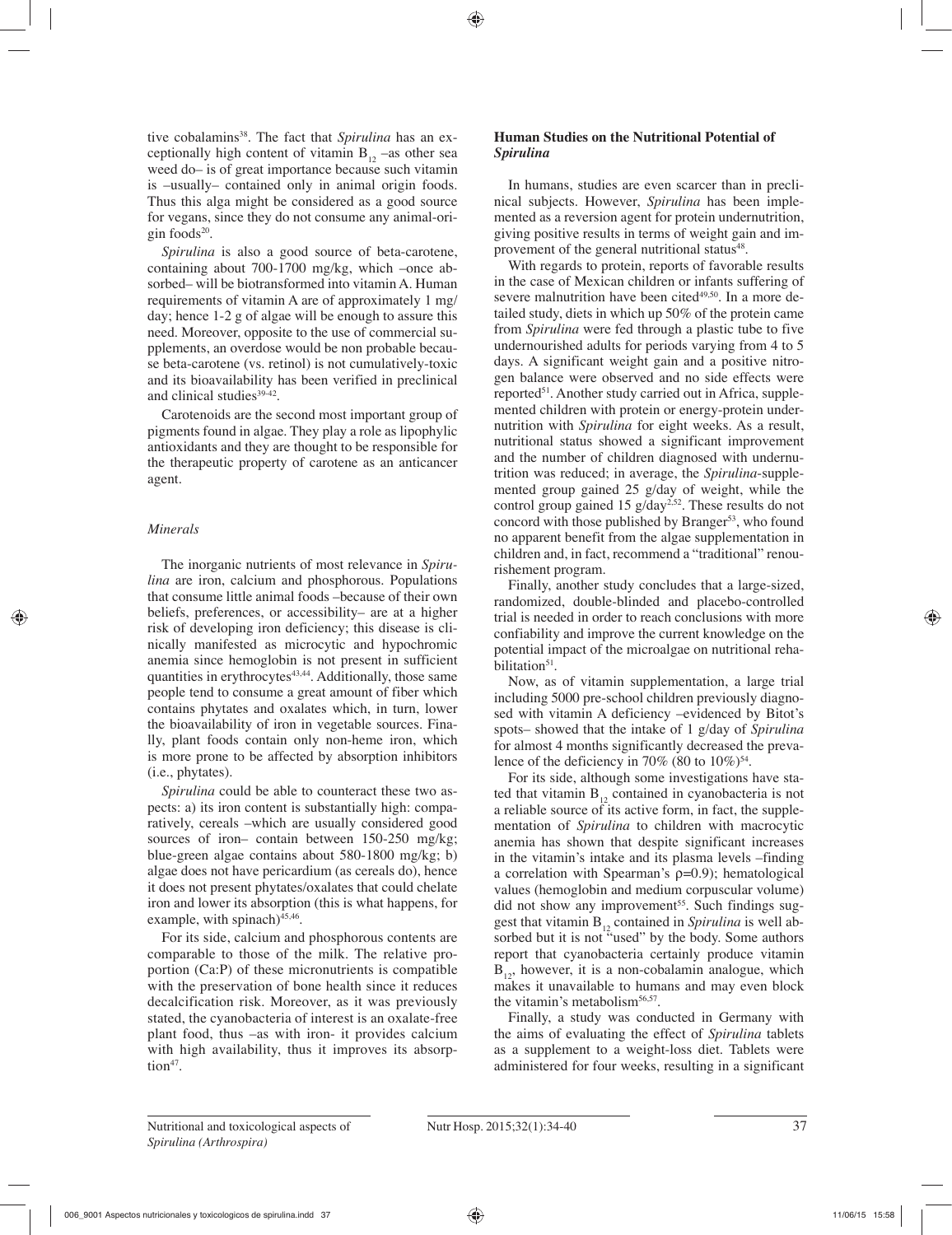weight reduction of 1.4 kg compared to subjects in the placebo group<sup>25</sup>.

## **Toxicological Studies**

Because organisms can be a source of toxins, anti-nutrients or other potentially harmful compounds, this issue needs to be addressed in the safety assessment (Howlett, 2003). Herein, we present a summary table III that shows the effects found on various toxicological tests performed on laboratory animals for the assurance of human health (modified from Chamo $r\sigma$ -Cevallos)<sup>58</sup>. It is worth mentioning that phycocyanin, the blue colorant from in *Spirulina*, fed to both-sexes rats for 14 weeks in a concentration of up to 5% in the diet, did not show and symptoms of toxicity $59$ .

## **Perspectives/discussion**

Nutritional supplements may be consumed for different reasons, e.g. compensating an insufficient energy, macronutrient (carbohydrates, lipids, proteins) or micronutrient (vitamins and minerals) intake with the objective of preventing or reversing an illness $60$ . The main reason for the interest put on microalgae consumption is its potential to be used as a treatment for protein deficiency. The latter affects is a serious problem with an estimated prevalence of more than 300 million people around the world. *Spirulina* might represent a possible vehicle of protein due to its high contents and remarkable quality: bioavailable iron and complete protein, as it has been stated before.

The use of microorganisms for production of human or animal feed, especially regarding protein, has been explored since World War II. It offers several advantages over plants and animals food sources: microorganism are able to synthesize protein from inorganic nitrogen, they are not season-dependent and can double their mass within hours<sup>61</sup>. Additionally, since the cyanobacteria is able to grow in extreme conditions (i.e., salinity and pH), it is likely to be a highly hygienic food, because not many other microorganisms are able to survive such conditions.

Furthermore, *Spirulina* has already shown no toxicities –neither acute nor chronic– hence, it might be safely used as a human food. The levels, of this alga, tested during the toxicological analysis were higher than any anticipated human consumption. Therefore, it would appear that no toxicological hazard is related to the present use of this cyanobacterium as a source of single cell protein.<sup>15</sup>

For all the above, we can conclude that the advantages of *Spirulina* are multiple: its high nutritional value, the availability of its nutrients, its simple production method due to its moderate requirements for growth, its excellent conservation after recollection, and its security in relation to consumption (no toxicities), to name a few<sup>51</sup>.

Although other microalgae (e.g., *Chlorella, Dunaliella, and Scenedesmus*) have been also used as food supplements<sup>62</sup>, *Spirulina* seems to be the most promising strain in the attempt of using unconventional sources to fight nutritional deficiencies $63,64$ .

## **References**

- 1. UNICEF. Undernutrition. [On line] 2006 May [cited 2011 Dec 9]; Available at: URL: http://www.unicef.org/progressforchildren/2006n4/index\_undernutrition.html
- 2. Simpore J, Zongo F, Kabore F, et al. Nutrition rehabilitation of HIV-infected and HIV-negative undernourished children utilizing Spirulina. *Ann Nutr Metab* 2005; 49: 373-380.
- 3. Becker EW, Venkataraman LV. Production and utilization of the blue-green alga *Spirulina* in India. 1984 *Biomass* 4: 105- 125.

| <b>Table III</b><br>Toxicity of Spirulina |                                                                                                                                                                                                                                                                                                                                                                                                   |  |  |
|-------------------------------------------|---------------------------------------------------------------------------------------------------------------------------------------------------------------------------------------------------------------------------------------------------------------------------------------------------------------------------------------------------------------------------------------------------|--|--|
| <b>Toxicity Test</b>                      | <b>General Results</b>                                                                                                                                                                                                                                                                                                                                                                            |  |  |
| Acute                                     | The oral and single treatment with as much 800 mg/kg of <i>Spirulina</i> to rats produced no mortality, nor<br>alterations in body weights, tissues and organs. Also, there was no allergic skin reaction with an application of<br>up to $2000$ mg/kg.                                                                                                                                           |  |  |
| Subchronic                                | The feeding of <i>Spirulina</i> in different experiments to rats or mice at a dietary level until 30% for 13 weeks,<br>produced no toxic effects on body and organ weights, hematology, serum, urine and histopathology values.<br>Only one study, in mice, with a diet containing 60% of the algae induced an increase in the kidney, heart and<br>lung weights and a nephrocalcinosis syndrome. |  |  |
| Chronic                                   | <i>Spirulina</i> given in as much as 48% in the experimental diet for 86 weeks, produced no adverse effects on<br>hematology, urine, serum biochemistry, nor in macroscopic or histopathological findings.                                                                                                                                                                                        |  |  |
| Reproductive                              | Fertility, teratogenic, peri- and postnatal development and multigenerational studies in different species of<br>rodents, showed no deleterious effects by Spirulina treatment at 10, 20 and 30% levels in the diet.                                                                                                                                                                              |  |  |
| Genotoxic                                 | Short and long-term studies with Spirulina at 10, 20 and 30% levels included in the diet, failed to reveal<br>germinal mutations of the dominant-lethal type in rats and mice. Negative results were also reported using the<br>Salmonella typhymurium test.                                                                                                                                      |  |  |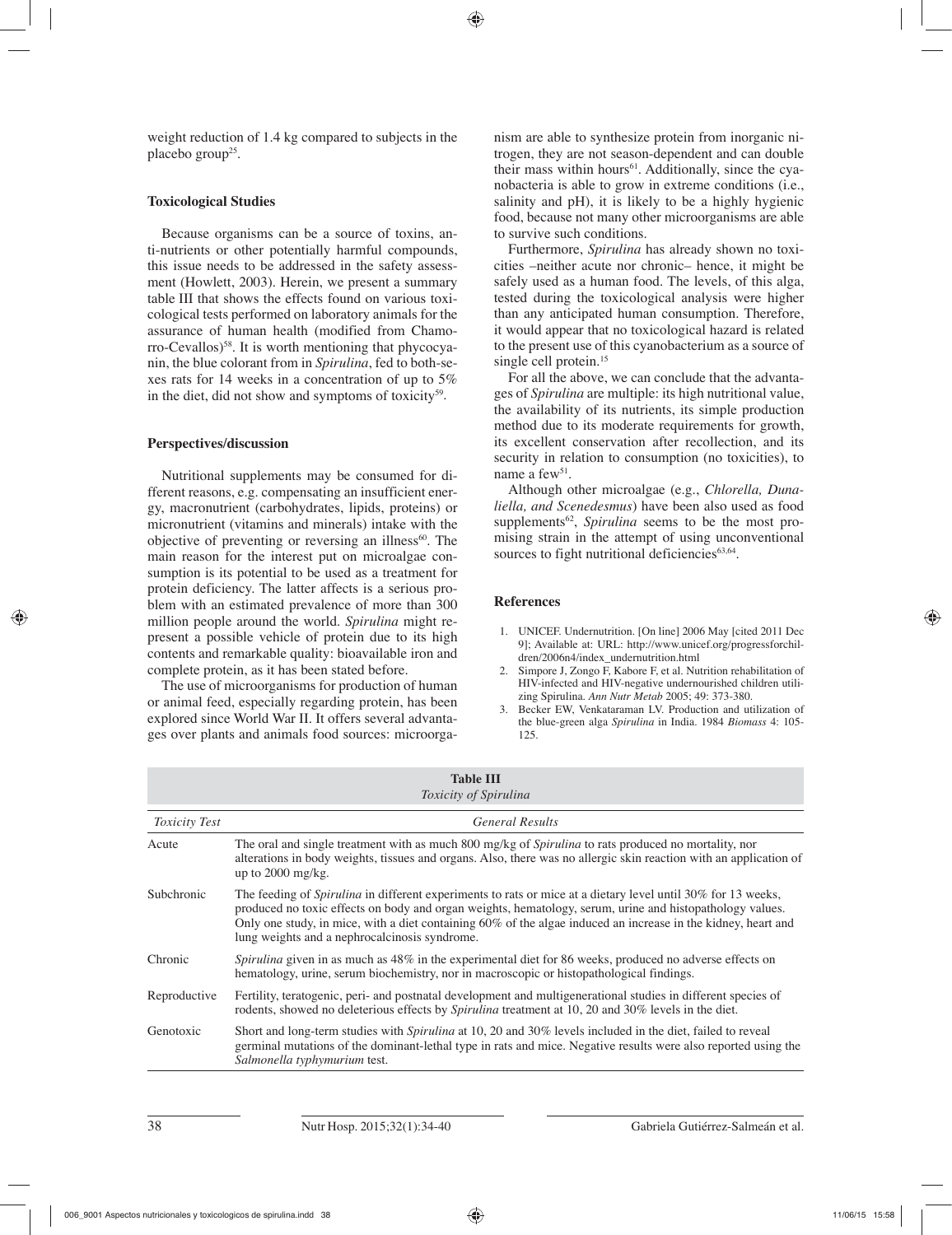- 4. Apt KE, Behrens PW. Commercial developments in microalgal biotechnology. *J Phycol* 1999; 35: 215-26.
- 5. Olaizola M. Commercial development on microalgal biotechnology: from the test tube to marketplace. *Biomolecular Enginering* 2003; 20: 459-66.
- 6. Belay A, Kato T, Ota Y. *Spirulina (Arthospira*): potential application as an animal feed supplement. *J App Phycol* 1996; 8: 303-11.
- 7. Hwang JH, Lee T, Jeng KC, et al. Spirulina prevents memory dysfunction, reduces oxidative stress damage and augments antioxidant activity in senescence-accelerated mice. *J Nutr Vitaminol* 2011; 57: 186-91.
- 8. Ciferri O. *Spirulina*, the edible microorganism. *Microbiol Rev* 1983; 47(4): 551-78.
- 9. Barros C, Buenrostro M. La alimentación prehispánica en la obra de Sahún. *Arq Mex* 199; 6: 38-45.
- 10. Chu WL, Lin YW, Radhakrishnan AK, et al. Protective effect of aqueous extract from Spirulina platensis against cell death induced by free radicals. *BMC Complement Altern Med* 2010; 10: 53-60.
- 11. El-Baky HH, El Baz FK, El-Baroty GS. Characterization of nutraceutical compounds in blue green alga Spirulina. *J Med Plants Res* 2008; 2(10): 292-300.
- 12. Ambrosi MA, Reinhr CO, Bertolin TE, et al. Health properties of *Spirulina spp*. *Rev Cienc Farma Basica Apl* 2008; 29: 109-17.
- 13. Hasler CM. Functional foods: the Western perspective. *Nutr Rev* 1996; 54(11): S6-10.
- 14. Chamorro G, Salazar M, Favila L, et al. Farmacología y toxicología del alga *Spirulina*. *Rev Inv Clín* 1996; 48: 389-99.
- 15. Salazar M, Martínez E, Madrigal E, et al. Subchronic toxicity study in mice fed *Spirulina maxima. J Ethnopharmacol* 1998; 62: 235-241.
- 16. Belay A, Ota Y, Miyakawa B, et al. Current knowledge on potential benefits of spiruline. *J Appl Phys* 1993; 5: 235-41.
- 17. Chamorro G, Salazar M, Araújo KG, et al. Update on the pharmacology of *Spirulina (Arthrospira*), an unconventional food. *Arch Latin Nutr* 2002; 52: 232-40.
- 18. Li ZY, Guo SY, Li L, et al. Effects of electromagnetic field on the batch cultivation of *spirulina platensis* in an air-lift photobioreactor. *Bioresour Technol* 2006; 98(3): 700-5**.**
- 19. McCarty M. Clinical potential of *Spirulina* as a source of phycocyanobilin. *J Med Food* 2007; 10(4): 566-70.
- 20. Khan Z, Bhadouria P, Bisen PS. Nutritional and therapeutic potential of *Spirulina*. *Curr Pharm Biotech* 2005; 6: 373-9.
- 21. Becker EW. Nutritional properties of microalgae potentials and constraints. In: Richmond A, editor. Handbook of microalgal mass culture. USA: CRC Press Inc.; 1986. p. 339-419.
- 22. Morales de León J, Bourges H, Camacho ME. Amino acid composition of some mexican foods. *Arch Latinoam Nutr* 2005; 55(2): 172-86.
- 23. Cárdenas Nieto JD, Díaz Bacca MF, Vizcaíno Wagner M. Utilización del alga *Spirulina*. Colombia: Universidad del Valle; 2010.
- 24. Anusuya DM, Venkataraman LV. Supplementary value of the proteins of the blue algae *Spirulina platensis* to rice and wheat proteins. *Nutr Rep Int* 1983; 28: 1029-35.
- 25. Richmond A. Spirulina. In: Microalgal biotechnologie. Borowitza MA, editor. UK: Cambridge UP; 1988. p. 85-121.
- 26. Dillon JC, Phan PA. *Spirulina* as a source of proteins in human nutrition. In: *Spiruline*, algue de vie. Doumenge F, Durand-Chastel H, Toulemont, A, editors. Monaco: Bulletin de l'Institute océanographique; 1993. p.103-7.
- 27. Becker EW. Development of Spirulina: research in a developing country-India. In: Doumenge F, Durand Chastel H, Toulement A, editors. Spirulina, algae de vie. Monaco: Bulletin del Institut Oceanigrapique; 1993.
- 28. Pham Quoc K, Dubacq JP, Demandre C, et al. Comparative effects of exogenous fatty acid supplementations on the lipids from the cyanobacterium *Spirulina platensis*. *Plan Physiol Biochem* 1994; 32(4): 501-9.
- 29. Ramírez-Moreno L, Olvera-Sánchez R. Uso tradicional y actual de *Spirulina* sp. *INCI* 2006; 31(9): 657-63.
- 30. Kulshreshtha A, Zacharia A, Jarouliya U, et al. *Spirulina* in health care management. Curr Pharm Biotech 2008; 9: 400-5.
- 31. Sankaranarayanan R, Nair PP, Varhese C, et al. Evaluation of chemoprevention of oral cancer with Spirulina fusiformis. *Nutr Cancer* 1995; 24(2): 197-202.
- 32. Shklar G, Swartz J. Tumor necrosis factor in experimental cancer regression with alpha-tocopherol, beta-carotene, cathaxanthin and algae extract. *Eur Cancer Clin Oncol* 1988; 24(5): 839-50.
- 33. Schwartz J, Shklar G. Regression of experimental hamster cancer by beta carotene and algae extracts. *J Oral Maxillofac Surg* 1987; 45(6): 510-5.
- 34. Culleton BF, Larson MG, Kannel WB, et al. Serum uric acid and risk of cardiovascular disease and death: the Framingham Heart Study. *Ann Intern Med* 1999; 131: 7-13.
- 35. Johnson RJ, Kang DH, Feig D, et al. Is there a pathogenic role for uric acid in hypertension and cardiovascular and renal disease? *Hypertension* 2003; 41: 1183-90.
- 36. Yu T, Gutman AB. Uric acid nephrolithiasis in gout. *Ann Intern Med* 1967; 67(6): 1133-48.
- 37. Seegmiller JE, Laster L, Howell RR. Biochemistry of uric acid and its relation to gout. *NEJM* 1963; 268: 764-73.
- 38. Watanabe F. Vitamin B<sub>12</sub> sources and bioavailability. *Exp Biol Med* 2007; 232: 1266-74.
- 39. Kapoor R, Mehta U. Utilization of beta-carotene from Spirulina platensis by rats. *Plants Foods Hum Nutr* 1993; 43(1): 1-7.
- 40. Gireesh T, Nair PP, Sudhakaran PR. Studies on the bioavailability of provitamin A carotenoide, beta-carotene, using human exfoliated colonic epithelial cells. *Br J Nutr* 2004; 92(2): 241-5.
- 41. Annapurna VV, Deosthale TG, Bamji MS. Spirulina as a source of vitamin A. *Plants Food Hum Nutr* 1991; 41(2): 125-34.
- 42. Mitchell GV, Grundel E, Jenkins M, et al. Effects of graded dietary levels of Spirulina maxima on vitamins A and E in male rats. *J Nutr* 1990; 120(10): 1235-40.
- 43. Koury MJ, Ponka P. New insights into erythropoiesis: the roles of folate, vitamin B<sub>12</sub> and iron. *Annu Rev Nutr* 2004; 24: 105-31.
- Denic S, Agarwal MM. Nutritional iron deficiency: an evolutionary perspective. *Nutr* 2007; 23: 603-14.
- 45. Walter P. Effects of vegetarian diets on aging and longevity. *Nutr Rev* 1997; 55(1): S61-8.
- 46. World Health Organization, Centers for Disease Control and Prevention. Assessing the iron status of populations. Geneva: World Health Organization; 2007.
- 47. Craig WJ, Mangels AR, American Dietetic Association. Position of the American Dietetic Association: vegetarian diets. *J Am Diet Assoc*. 2009; 109(7): 1266-82.
- 48. Belay A. The potential application of *Spirulina* (*Arthrospira*) as a nutritional and therapeutic supplement in health management. *J Am Nutr Assoc* 2002; 5: 27-48.
- 49. Clément G. Une nouvelle algue alimentaire: la Spiruline. *Rev Inst Pasteur Lyon* 1971; 4: 103-14.
- 50. Durand-Chastel, H. Production and use of Spirulina in Mexico. In: Shelef G, Soede SJ, editors. Algae biomass. Holland: Elsevier/North-Holland Biomedical Press; 1980. p. 51-64.
- 51. Halidou Doudou M, Degbey H, Daouda H, et al. The effect of spiruline during nutritional rehabilitation: systematic review. *Rev Epidemiol Santé Publique* 2008; 56(6): 425-31.
- 52. Simpore J, Kabore F, Zongo F, et al. Nutrition rehabilitation of undernourished children utilizing Spiruline and Musola. *Nutr J* 2006; 5: 3.
- 53. Branger B, Cadudal JL, Delobel N, et al. La Spiruline comme complément alimentaire dans la malnutrition du nourrisson au Burkina-Faso. *Arch Pediatr* 2003; 10: 424-31.
- 54. Seshadri CV. Large-scale nutritional supplementation with spirulina-alguae. Shri Amm Murugappa Chettiar Research Center. Madras, India.
- 55. Dagnelie PC, van Staveren WA, van den BH. Vitamin  $B_{12}$  from algae appears not to be bioavailable. *Am J Clin Nutr* 1991; 53: 695-7.
- 56. Herbert V, Drivas G. Spirulina and vitamin B<sub>12</sub>. *JAMA* 1982; 248: 3096-7.
- 57. Herbert V. Nutrition science as a continually unfolding story: the folate and vitamin  $B_{12}$  paradigm. *Am J Clin Nutr* 1987; 46: 387-402.